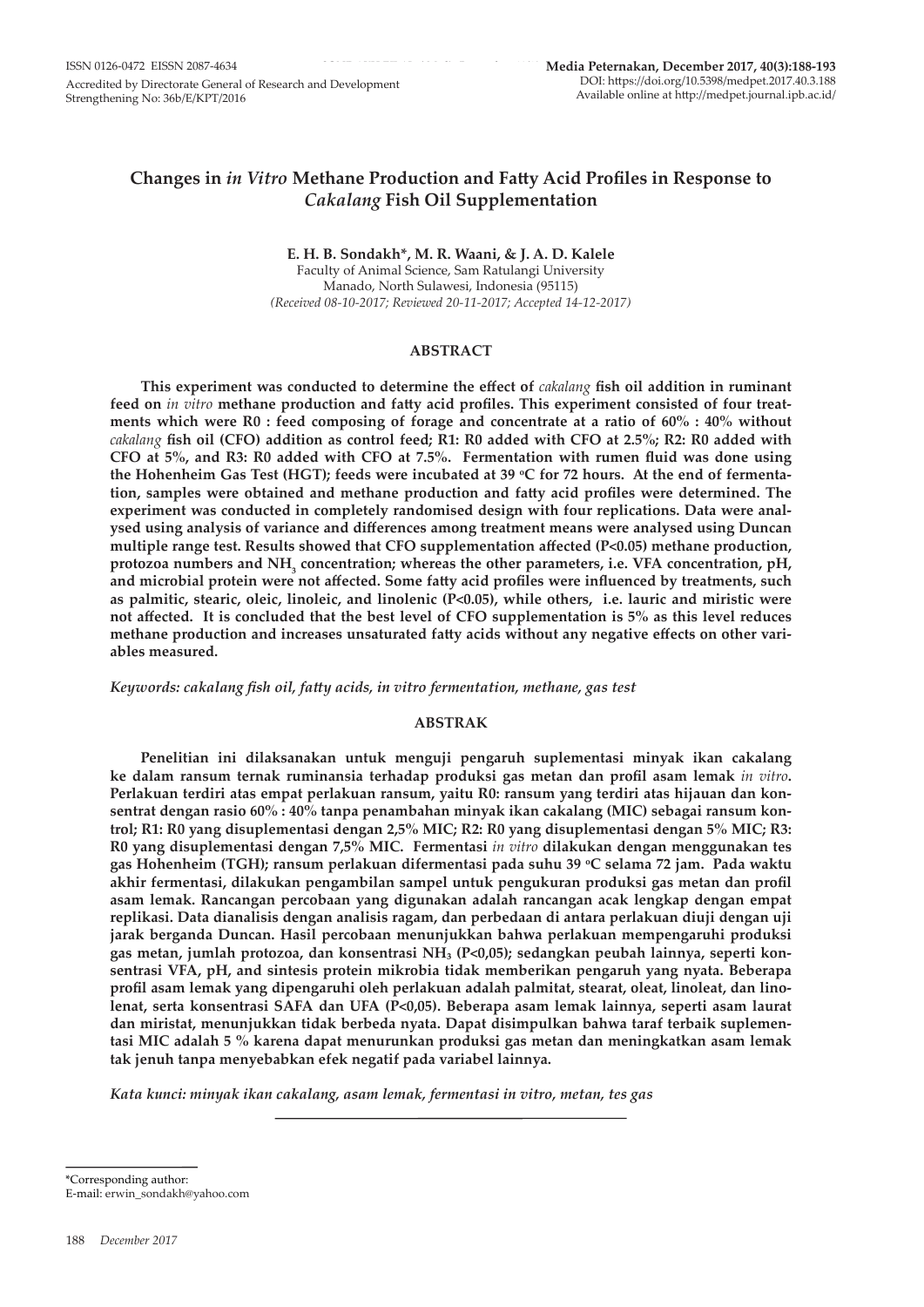## **INTRODUCTION**

Methane is gas compound produced as a result of feed fermentation by rumen microbes. Methane is produced by protozoa as one of microbes in the rumen (Dohme *et al*., 1999). Methanogenic bacteria are the other rumen microbes producing methane and are found to attach to ciliate protozoa to obtain a constant supply of hydrogen for producing methane (Kamra, 2005). In their symbiosis, the protozoa released the hydrogen which were then transferred to the methanogenic bacteria to produce methane. To reduce methane production needs to inhibit growth of protozoa (Machmuller, 2006; Bhatta *et al*., 2013; Sondakh *et al*., 2015). However, several researchers indicated that reduction of methane production through protozoal defaunation caused some problems. This was because of the role of protozoa in fibre fermentation and in maintaining rumen pH at the normal pH (Bhatta *et al*., 2013). In addition, protozoa was capable of using fermentable carbohydrate to sustain its life, and the protozoa was able to slow down the conversion of fermentatble carbohydrate into lactic acid by the bacteria; as a result, the rumen pH could be controlled or maintained at normal pH.

Methane formation in the rumen was influenced not only by the methanogenic microbes, but also by the presence of hydrogen to react with carbon which was then oxidized to produce methane (Morgavi *et al*., 2010). The hydrogen was also used by the propionic bacteria producing propionate (Sondakh *et al.,* 2015). These resulted a competition between methanogenic bacteria and propionic bacteria in using the hydrogen; and this was known as hydrogen - sink mechanism (HSM).

Competition for hydrogen use was not only for methane production in which methanogenic microbes competed with propionic bacteria, but also for hydrogenation of unsaturated fatty acid in the rumen. Rumen bacteria (lipolitic bacteria) in the rumen hydrolyzed fats yielding saturated and unsaturated fatty acids. The unsaturated fatty acids were then hydrogenated to C:18 saturated fatty acids. This hydrogenation process needs hydrogen and enzymes. This situation caused competitions for hydrogen among the methanogenic microbes, propionate bacteria and the bacteria hydrogenating unsaturated fatty acids. It is expected methane production can be reduced when cattle are fed with feed containing unsaturated fatty acids.

Cakalang fish oil containing fatty acid consists of capric acid 1.62%, oleic acid 3.15%, stearic acid 21.12%, palmitic acid 0.63%, elaidic acid 13.98%, palmitoleinic acid 0.48%, linoleic acid 1.33%, arachidonic acid 24.78%, and lignoceric acid 0.49%. Among these fatty acids, unsaturated fatty acid dominated content of fatty acid in fish oil for about 43.72%. Therefore, it can be probable for hydrogenazing process by supplementation of cakalang fish oil. Therefore, the objective of this experiment is to reduce methane production through hydrogenation process.

## **MATERIALS AND METHODS**

#### **Materials**

Materials used in this experiment were ruminal fluid, *cakalang* fish oil (CFO), feed consisting of forage (napier grass) and concentrate (rice bran), and materials (solutions) for fermentation gas test, and analysis of gas production and fatty acid profiles. Ruminal fluid was taken from the rumen of ruminant. The CFO was taken from the extraction of CFO industry. Feeds composing of napier grass and rice bran at a ratio of 60 : 40.

#### **Treatments**

Treatments applied in this experiment were R0: feed composing of forage and concentrate at a ratio of 60% : 40% with 0% CFO as control ration; R1: R0 supplemented with 2.5% CFO; R2: R0 supplemented with 5% CFO; and R3: R0 supplemented with 7.5% CFO. All treatments of CFO were in dry matter (DM) and every treatments were conducted in four replications. Composition of experimental ration was listed in Table 1.

#### **Procedure**

Medium for fermentation was prepared by mixing 474.0 mL of distilled water, 0.12 mL of trace mineral, 237 mL of buffer, 1.22 mL of resazurin, and 49.5 mL of reducer solution. All the materials were homogenized and flowed with  $CO<sub>2</sub>$  to achieve anaerobic conditions. The medium solution was then mixed with ruminal fluid at a ratio of  $2:1$  (v.v) (Menke & Steingass, 1988).

Each treatment feed (300 mg) was placed into a fermentation syringe which was subsequently added with a mixture of rumen fluid and fermentation medium (30 mL). All syringes containing treatement feeds were incubated at 39  $°C$  for 72 hours. At the end of fermentation time, the fluids were filtered to separate the fluids

Tabel 1. Composition of experimental rations

| Variables                    | <b>Treatments</b> |       |                |       |
|------------------------------|-------------------|-------|----------------|-------|
|                              | R <sub>0</sub>    | R1    | R <sub>2</sub> | R3    |
| Feedstuff                    |                   |       |                |       |
| Forage $(\%)$                | 60.00             | 60.00 | 60.00          | 60.00 |
| Concentrate (%)              | 40.00             | 40.00 | 40.00          | 40.00 |
| Nutrient ingredients         |                   |       |                |       |
| Crude protein (%)            | 12.16             | 12.16 | 12.16          | 12.16 |
| Crude fat $(\%)$             | 4.28              | 4.28  | 4.28           | 4.28  |
| Crude fiber                  | 21.60             | 21.60 | 21.60          | 21.60 |
| Nitrogen free extract<br>(%) | 41.45             | 41.45 | 41.45          | 41.45 |
| Ash $(\%)$                   | 8.10              | 8.10  | 8.10           | 8.10  |
| Adding CKO (%)               | 0.00              | 2.50  | 5.00           | 7.50  |

Note: CFO: cakalang fish oil; R0: feed added with 0% CFO; R1: R0 added with 2.5% CFO; R2: R0 added with 5% CFO; and R3: R0 added with 7.5% CFO; CFO in dry matter.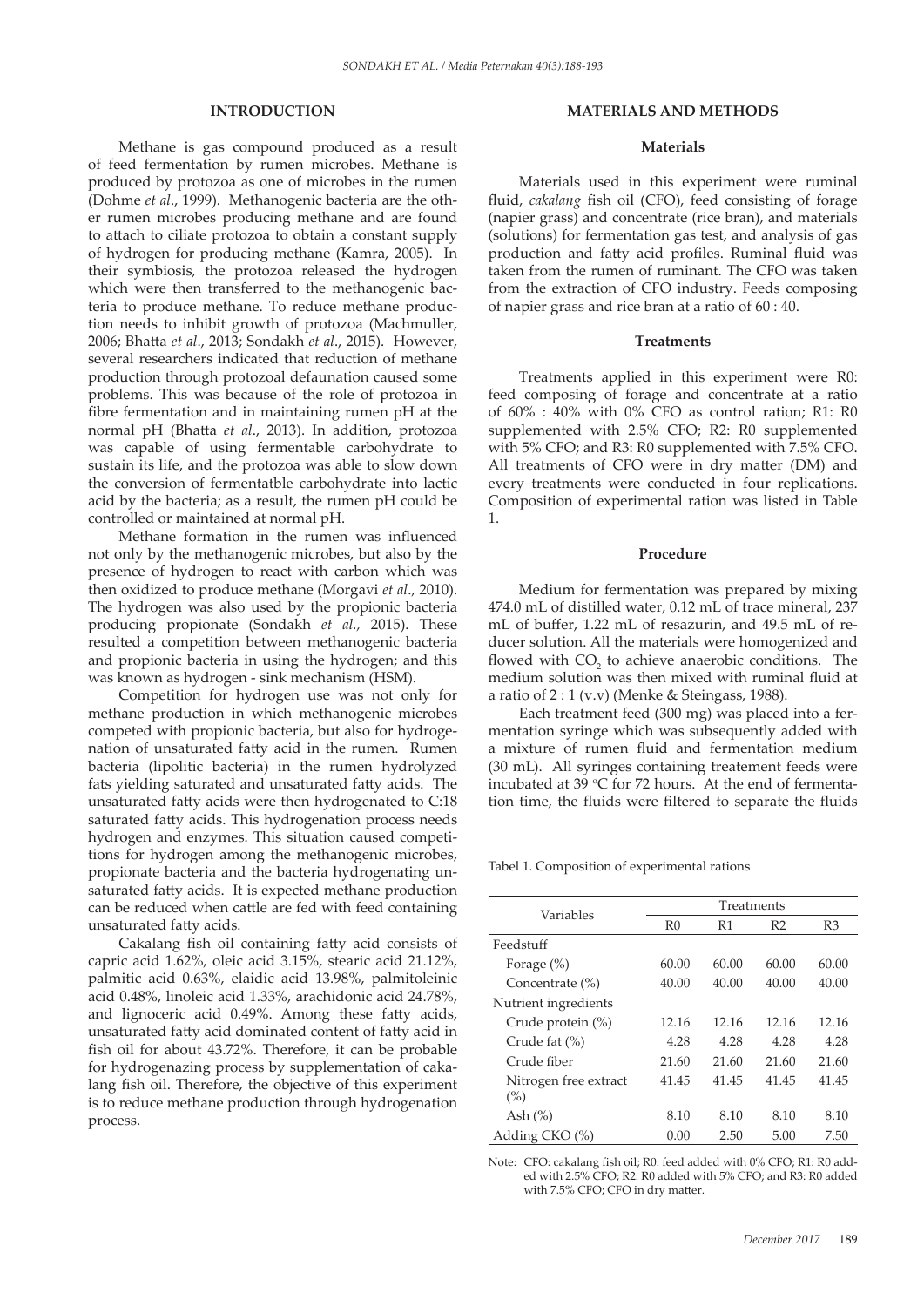from the solid matter. The fluids were then used for analysing methane gas production, pH, fatty acid profile, and protozoal numbers.

Methane gas was measured with gas chromatography (GC, Hitachi 263 - 50). Sample of fermentation fluid (1 mL) was injected into GC using a spoit. The GC was conditioned as follows: 1 mm height of active carbon column,  $0.5$  m diameter, 190 °C detector temperature, 190 °C injector temperature, 150 °C column temperature, and 50 mL/min nitrogen gas. The methane gas production was measured using this formula: (area of standard x area of sample)/area of standard (Lopez *et al*., 1996).

pH was measured using pH meter. Fatty acid profiles were analyzed with GC. Protozoal numbers were counted using 1 mL of samples that were mixed previously with formal ssaline solution (1 : 9 ratio). Formal saline solution was prepared by mixing 0.8 mL formaldehyde (37 % v.v) with 0.9 % (w/v) NaCl solution up to 100 mL. Each sample was then put in a hemacytometer using a Pasteur pipet, and was placed under a microscope with 40 x magnification (Diaz *et al*., 1993).

After taking the fluid samples for measuring methane production and fatty acid profiles, the samples were then centrifuged at 3,000 g for 15 minutes. Supernatants were used to determine VFA and  $NH<sub>3</sub>$  concentrations. The filtrates were then centrifuged at 10,000 g for 15 minutes; supernatants were discarded, and the filtrates were used to measure microbial protein synthesised.

Concentration of  $NH<sub>3</sub>$  was analysed using 0.5 mL of samples centrifuged at 3,000 g following Charney & Marbach (1962) method. That sample was centrifuged at 10,000 g for 10 min, then 20 µL supernatant was added with 2.5 mL LC and 2.5 mL LD, and mixed homogenously. That mixture was incubated in a waterbath at 40 °C for 30 minutes. After blue colour was formed, the samples were taken to cool down in room temperature, then the absorbance of samples were measured using a spectrophotometer at  $\lambda$  630 nm. LC was a mixture of Na - nitroprusside (50 mg) and phenol crystal (10 g) added with distilled water up to 1 L volume. LD was made up with NaOH pellet (5 g) an),  $\text{Na}_2\text{HPO}_4$  2H<sub>2</sub>O solution (36.7125 g diluted in 100 mL of distilled water) and 25 mL of 5% sodium hypochloride, which was then mixed homogenously and added with distilled water up to 1 L volume.

VFA concentrations were determined using GC (Doreau *et al*., 1993). Samples previously prepared by centrifuging at 3,000 g for 15 minutes were used as much as 0.2 mL which were added with metaphosphoric acid (1 mL). After mixing homogenously, the samples were centrifuged at 10,000 g for 10 minutes. Supernatants were used as samples injected into GC with 1 µL and was then read VFA after 6 minutes.

Filtrates produced after centrifuging at 10,000 g were used for analysing microbial protein synthesis measured with Lowry method (Plummer, 1987). Sample (0.5 mL) was put into a test tube which was then added with 2.5 mL of Lowry I solution and was kept at room temperature for 10 minutes. This mixture was then added with 0.25 mL of Lowry II solution. After keeping the smaples at room temperature for 30 minutes, the sample absorbances were then read using spectrophotometer at  $\lambda$  750 nm. Lowry I solution contained 2%  $\text{Na}_2\text{CO}_3$  in 0.1 N NaOH solution, 2% sodium tartrate, and  $1\%$  CuSO<sub>4</sub>5H<sub>2</sub>O and was mixed in a ratio of  $100:1$ : 1. Lowry II solution composed of 1 N Folin mixed with distilled water at a ratio of 1 : 1.

## **Experimental Design, Variables Measured, and Data Analysis**

The experiment was carried out in completely randomized design with four treatments as described above and four replications. Variables measured were methane production, fatty acid profiles, pH, protozoal numbers,  $NH<sub>3</sub>$  concentration, VFA concentration and microbial protein synthesis. Analysis of variance (ANOVA) was used for analyzing the data. Differences among treatment means were examined with Duncan multiple range test (Steel & Torrie, 1980).

#### **RESULTS**

Table 2 shows effects of treatments on methane production, protozoal numbers, total and partial VFA  $concentrations, NH<sub>3</sub> concentration, microbial protein$ synthesis and pH of rumen fluid. Treatments affected significantly protozoal numbers (P<0.05). Protozoal numbers reduced linearly from 0% to 2.5% and 2.5% to 5% and 7.5% CKO additions. There were no differences in protozoal numbers when CFO was added at 5% and 7.5%.

Methane productions was reduced significantly with the addition of CFO in feeds at different levels (P<0.05). Methane production was the highest in feed added with 0% CFO (P<0.05), but this did not differ from that of feed added with 2.5% CFO. Methane production then decreased significantly (P<0.05) at 5% and 7.5% CFO addition without any significant differences in methane production between 5% and 7.5% CFO addition.

Small fluctuations were observed in acetic, propionic, butyric, and total VFA concentrations when feeds were added with 0%, 2.5%, 5%, and 7.5% CFO. However, differences among the levels of CFO additions were not statistically significant. These results did not cause any significant differences in acetate : propionate ratios among the treatments.

 $NH<sub>3</sub>$  concentrations were influenced by addition of CFO at different levels into feeds (P<0.05). The highest  $NH<sub>3</sub>$  concentration was produced by feed containing 0% CFO, and the lowest  $NH<sub>3</sub>$  concentration was yielded by feed added with  $7.5\%$  CFO.  $NH<sub>3</sub>$  concentrations did not differ significantly when CFO was added at 0%, 2.5% and 5%, or when CFO was added at 2.5%, 5% and 7.5%.

There were no significant effects of adding CFO at 0%, 2.5%, 5%, and 7.5% into the feeds on microbial protein synthesis. The same results were also observed in rumen fluid pH.

Effects of addition of CFO at 0%, 2.5%, 5%, and 7.5% on fatty acid profiles are demonstrated in Table 3. The addition of CFO at 0%, 2.5%, 5% and 7.5% did not affect productions of .lauric (C:12) and myristic (C:14) acids. On the other hand, the treatments affected other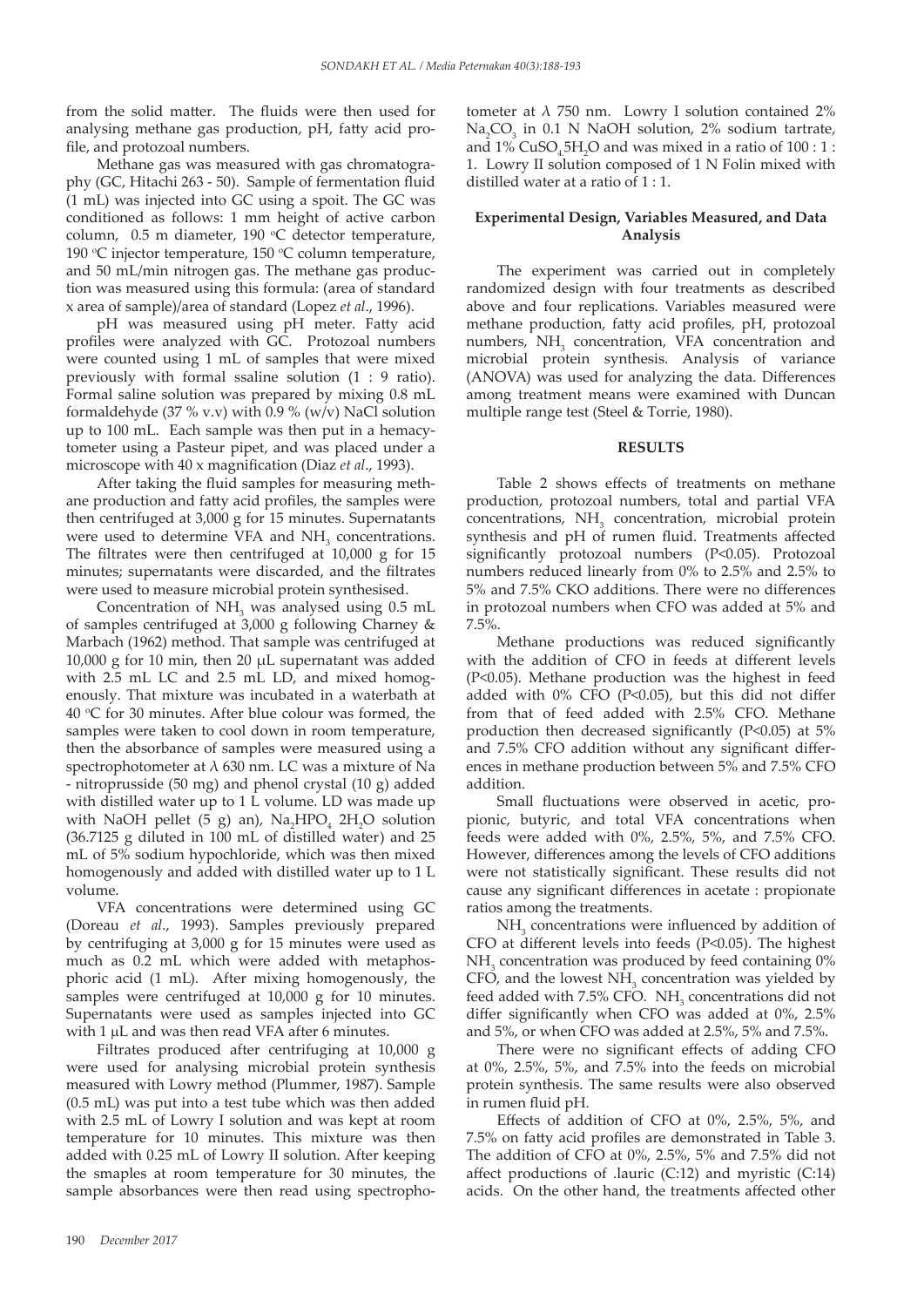Table 2. Methane production, protozoal numbers, total and partial VFA concentrations, NH<sub>3</sub> concentration, microbial protein synthesis, and rumen fluid pH treated with cakalang fish oil addition

| <b>Variables</b>                    | Treatments                    |                                |                                |                               |  |
|-------------------------------------|-------------------------------|--------------------------------|--------------------------------|-------------------------------|--|
|                                     | R <sub>0</sub>                | R1                             | R <sub>2</sub>                 | R3                            |  |
| Protozoal number $(x 103$ mL)       | $23.57 \pm 0.87$ <sup>c</sup> | $21.57 \pm 0.25^{\circ}$       | $18.77 \pm 0.50$ <sup>a</sup>  | $18.67 \pm 0.18$ <sup>a</sup> |  |
| Methane production $(mL/g)$         | $23.77 \pm 0.75$ c            | $22.44 \pm 0.27$ c             | $20.83 \pm 0.78$ <sup>ab</sup> | $20.37 \pm 0.93$ <sup>a</sup> |  |
| VFA concentration (mMol)            |                               |                                |                                |                               |  |
| Acetic acid                         | $22.87 \pm 0.31$              | $23.24 \pm 0.91$               | $22.02 \pm 0.67$               | $23.19 \pm 0.55$              |  |
| Propionic acid                      | $7.93 \pm 0.54$               | $8.97 \pm 0.54$                | $8.51 \pm 0.12$                | $8.67 \pm 0.09$               |  |
| Butyric acid                        | $2.85 \pm 0.18$               | $3.02 \pm 0.05$                | $3.04 \pm 0.17$                | $3.18 \pm 0.23$               |  |
| <b>Total VFA</b>                    | $33.65 \pm 0.71$              | $35.23 \pm 1.39$               | $33.57 \pm 0.91$               | $35.04 \pm 0.42$              |  |
| Acetate/propionate ratio            | $2.89 \pm 0.18$               | $2.59 \pm 0.07$                | $2.58 \pm 0.05$                | $2.67 \pm 0.07$               |  |
| Microbial protein synthesis (mg/mL) | $0.50 \pm 0.08$               | $0.48 \pm 0.07$                | $0.42 \pm 0.03$                | $0.41 \pm 0.06$               |  |
| NH3 concentration (mg/100 mL)       | $15.19 \pm 0.48$ <sup>b</sup> | $14.08 \pm 0.20$ <sup>ab</sup> | $13.12 \pm 0.42$ <sup>ab</sup> | $12.40 \pm 0.21$ <sup>a</sup> |  |
| Rumen fluid pH                      | $6.28 \pm 0.06$               | $6.47 \pm 0.17$                | $6.49 \pm 0.07$                | $6.41 \pm 0.15$               |  |

Note: Means in the same row with different superscript differ significantly (P<0.05). R0: feed added with 0% CFO; R1: R0 added with 2.5% CFO; R2: R0 added with 5% CFO; and R3: R0 added with 7.5% CFO.

Table 3. Fatty acid profile as affected by cakalang fish oil addition at different levels

| Fatty acids            | Treatments                                                        |                               |                                |                          |  |  |  |
|------------------------|-------------------------------------------------------------------|-------------------------------|--------------------------------|--------------------------|--|--|--|
|                        | R <sub>0</sub>                                                    | R1                            | R <sub>2</sub>                 | R <sub>3</sub>           |  |  |  |
|                        | ---------------------- g/100 g crude fat ------------------------ |                               |                                |                          |  |  |  |
| Lauric acid $(C12:0)$  | $0.25 \pm 0.02$                                                   | $0.22 \pm 0.01$               | $0.24 \pm 0.01$                | $0.32 \pm 0.01$          |  |  |  |
| Miristic acid (C14:0)  | $2.35 \pm 0.06$                                                   | $2.50 \pm 0.16$               | $2.48 \pm 0.08$                | $2.33 \pm 0.09$          |  |  |  |
| Palmitic acid (C16:0)  | $18.75 \pm 0.20$ <sup>a</sup>                                     | $18.91 \pm 0.33$ <sup>a</sup> | $19.41 \pm 0.31$ <sup>ab</sup> | $20.39 \pm 0.55^{\circ}$ |  |  |  |
| Stearic acid (C18:0)   | $24.15 \pm 1.90^{\circ}$                                          | $26.09 \pm 1.14^b$            | $28.11 \pm 0.92^b$             | $28.31 \pm 1.22^b$       |  |  |  |
| Oleic acid (C18:1)     | $13.88 \pm 0.59$ <sup>a</sup>                                     | $14.09 \pm 0.69$ <sup>a</sup> | $15.35 \pm 0.64$ <sup>ab</sup> | $16.74 \pm 0.79$ c       |  |  |  |
| Linoleic acid (C18:2)  | $5.91 \pm 0.24$ <sup>a</sup>                                      | $6.18 \pm 0.23$ <sup>a</sup>  | $7.08 \pm 0.19^{\circ}$        | $7.30 \pm 0.30^{\rm b}$  |  |  |  |
| Linolenic acid (C18:3) | $0.37 \pm 0.03^{\text{a}}$                                        | $0.41 \pm 0.03^{ab}$          | $0.61 \pm 0.02^b$              | $0.74 \pm 0.04$ c        |  |  |  |
| Total of fatty acids   | $65.66 \pm 1.01$ <sup>a</sup>                                     | $69.23 \pm 2.05^{\circ}$      | $73.24 \pm 0.63$ <sup>bc</sup> | $76.06 \pm 1.94$ c       |  |  |  |
| <b>SFA</b>             | $45.50 \pm 1.30^{\circ}$                                          | $48.54 \pm 1.89^{\circ}$      | $50.20 \pm 0.57^{\rm b}$       | $51.28 \pm 1.70$ c       |  |  |  |
| <b>UFA</b>             | $20.16 \pm 0.82$ <sup>a</sup>                                     | $20.69 \pm 0.85$ <sup>a</sup> | $23.04 \pm 0.45^{\circ}$       | $24.69 \pm 0.58$ c       |  |  |  |
| SFA/UFA ratio          | $2.26 \pm 0.15$                                                   | $2.35 \pm 0.13$               | $2.18 \pm 0.05$                | $2.07 \pm 0.07$          |  |  |  |

Note: SFA: saturated fatty acids; UFA: unsaturated fatty acids; Means in the same row with different superscript differ significantly (P<0.05). R0: feed added with 0% CFO; R1: R0 added with 2.5% CFO; R2: R0 added with 5% CFO; and R3: R0 added with 7.5% CFO.

fatty acid productions (P<0.05) by increasing productions of palmitic (C16:0), stearic (C18:0), oleic (C18:1), linoleic (C18:2) and linolenic (C18:3) acids.

Production of palmitic acid (C16:0) were not different when feeds were added with 0%, 2.5%, and 5%. This palmitate production then increased to the highest level when  $7.5\%$  CFO was added into the feed (P<0.05); however, there were no significant differences in palmitate productions between 5% and 7.5% CFO additions. The same effects of CFO addition at different levels as those found in palmitic acid production were also observed in oleic acid (C18:1) production.

Stearic acids (C18:0) were produced at the lowest level when feed was added with 0% CFO. Adding CFO from 2.5% up to 7.5% in feed increased stearic acid productions (P<0.05), but the differences in stearic acid productions among the three treatments were not significant. The trends in stearic acid productions as affected by CFO addition were also observed in linoleic acid (C18:2) productions.

Addition of CFO at different levels affected significantly (P<0.05) linolenic acid (C18:3) production. The lowest linolenic acid production was obtained when CFO was added at 0%. Adding 2.5% CFO increased linolenic acid production, but this increase was not different from that of 0% CFO addition. A further increase in linolenic acid production was obtained by increasing the CFO level to 5%, but there were no differences in linolenic acid production between CFO addition at 2.5% and at 5%, or between CFO addition at 5% and 7.5%. Differences in linolenic acid production were observed between CFO addition at 2.5% and that at 7.5% (P<0.05).

Addition of CFO from 0%, to 2.5%, 5%, and up to 7.5% affected total fatty acid production (P<0.05). The lowest production of total fatty acid was obtained from feed added with 0% CFO (P<0.05), this production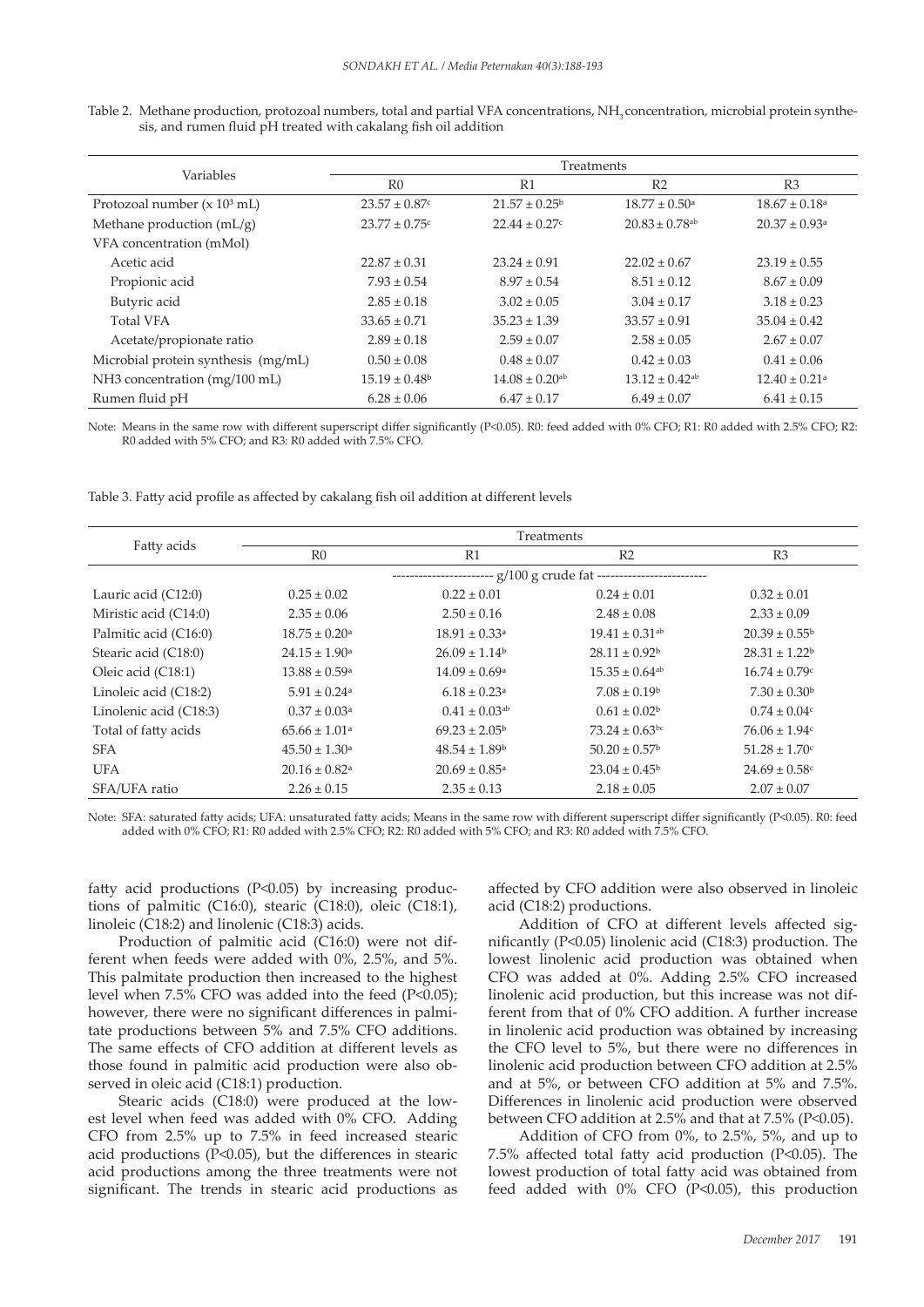then increased when feed was added with 2.5% CFO (P<0.05). Further increases in total fatty acid production were obtained by adding 5% and 7.5% CFO, but there were no differences in total fatty acid production obtained from 5% and from 7.5% CFO addition.

Saturated fatty acid (SFA) production was affected by adding CFO at different levels (P<0.05). Adding 0% CFO produced the lowest SFA. SFA production increased with CFO addition levels, but differences in SFA production between 2.5% and 5%, or between 5% and 7.5% CFO additions were not significant.

Unsaturated fatty acid production (UFA) was also affected by addition of CFO at different levels (P<0.05). The lowest UFA was produced when CFO was added at 0%, and the highest was obtained by adding CFO at 7.5%. Similar UFA productions were obtained between 2.5% and 5%, or between 5% and 7.5% CFO additions.

Although there were effects of CFO addition of SFA and UFA productions. these did not cause any significant differences in the ratio between SFA and UFA among the levels of CFO addition.

## **DISCUSSION**

Reduction in protozoal numbers by adding CFO at different levels had been indicated in this experiment meaning that supplementing with CFO as unsaturated fatty acids from animal products had reduced the protozoal numbers, and this became another attempt of defaunation. The effects of CFO supplementation as unsaturated fatty acid source were similar to those obtained by Hristov *et al*. (2004) and Cieslak *et al*. (2006) using unsaturated fatty acids from plant sources.

Hristov *et al*. (2004) stated that the use of unsaturated fatty acid containing more double bonds was capable of reducing protozoal numbers in the rumen. Those researchers also reported that supplementationwith monounsaturated fatty acid (MUFA) such as oleic acid, and polyunsaturated fatty acid such as linoleic acid, had reduced protozoal numbers, respectively, by 10.74% and 14.90%. In addition, Cieslak *et al*. (2006) showed that protozoal numbers also reduced by 30.77% and 36.15%, respectively, by supplementing feed at a level of 7.5% with rapeseed oil containing 62% oleic acid or linseed oil containing 53% linolenic acid. Reductions in protozoal numbers were due to ability of unsaturated fatty acid to inhibit protozoal growth (Gao *et al*., 2016), and the unsaturated fatty acids containing C18 in high amount could be toxic for protozoa in the rumen (Varadyova *et al*., 2007). These reductions in protozoal numbers may contribute to the reductions in methane productions.

Reductions in methane productions was due to the effects of CFO additions. This CFO contained high amounts of unsaturated fatty acids composing of oleic, linoleic and linolenic acids having double bonds in its structures. These double bonds became the site for hydrogenation after lipids were hydrolyzed into fatty acids. Hydrogenation of double bonds in unsaturated fatty acids produced hydrogens that were used for saturated fatty acid formation. However, hydrogens were not only used for saturated fatty acid formation, but also for producing methane gas by methanogenic bacteria and for

propionate production by propionic bacteria (Sondakh *et al.,* 2015). This may cause a competition for hydrogen utilization.

Additions of CFO at different levels as the source of unsaturated acids did not affect concentrations of total and partial VFA. Ratios of acetate to propionate in this study were in the range of 2.58–2.89 which were less than 3.125 for normal rumen condition as suggested by Hungate *et al*. (1975). Low ration in this study can be due to the increase of propionic acid after adding of feed substrate in CFO. The effect of unsaturated fatty acid addition on total and partial VFA concentrations was not in an agreement with Sitoresmi *et al*. (2009) and Harwanto *et al.* (2014). This was because addition of unsaturated fatty acids, types, and substrate proportion affected total VFA concentrations. Other factors, such as the ratio of napier grass and concentrate in 60% : 40%, may also affect total and partial VFA concentrations.

Microbial protein synthesis in this study were in the range of 0.41–0.50 mg/mL indicating no effects of CFO addition on microbial protein synthesis. Those microbial protein synthesis were still higher than those obtained by Sondakh *et al*. (2015) which were 0.24–0.27 mg/mL by supplementing with VCO (a medium-chain fatty acid source) at 8%. Higher microbial protein synthesis (0.39–0.40 mg/mL) were obtained by using vegetable oil supplementation at 7.5% (Sitoresmi *et al*., 2009). The precursors needed for microbial protein synthesis were carbon,  $NH_{3}$ , and energy in sufficient amount (Orskov, 1992).

The  $NH<sub>3</sub>$  concentration in this study were 12.40–15.19 mg/100 mL. Although, it was indicating that there was decrease of  $NH<sub>3</sub>$  after adding CFO, the range of  $NH<sub>3</sub>$  in this study were still in normal range. This agreed with Harfiah (2006) stating that normal activity of microbia needed ammonia concentration of 8.5 to 30 mg/100 mL. These  $NH<sub>3</sub>$  concentrations were less than that obtained by Sitoresmi *et al*. (2009) which were in the range of 33.24–34.53 mg/100 mL by supplementing with coconut oil, palm oil, and sunflower oil at 7.5%.

Addition of CFO at increasing levels could still manage rumen fluid pH at its normal range. Owen & Zinn (1988) stated that normal rumen fluid pH was 5.5- 7.6 for supporting normal activity of rumen micobes in degrading and fermenting the feeds. Sung *et al*. (2007) stated that the range of normal pH to ruminal metabolism were 6-7. This could relate to the pH for optimum enzyme activity in the rumen, such as 5.5–7.0 for peptidase and 6.2–7.0 for cellulose, and other processes, such as VFA productions at 6.8–7.0 (Keidane & Birgele, 2003), and increase in unesterified fatty acids at 6.97 and 7.35 (Hristov *et al*., 2004).

In this study, the addition of 5% CFO has been able to reduce methane production, whereas the number of protozoa decreased at the addition of 7.5%. Highest decrease in the number of protozoa will exacerbate rumen metabolism process. It was also indicated by  $NH<sub>3</sub>$  concentration which was decreased at addition 7.5% CFO. Addition of 7.5 CFO indicated a bad condition due to low amount of  $NH<sub>3</sub>$ .

CFO addition, especially at the highest levels (7.5%), had changed the fatty acid profiles. The changes